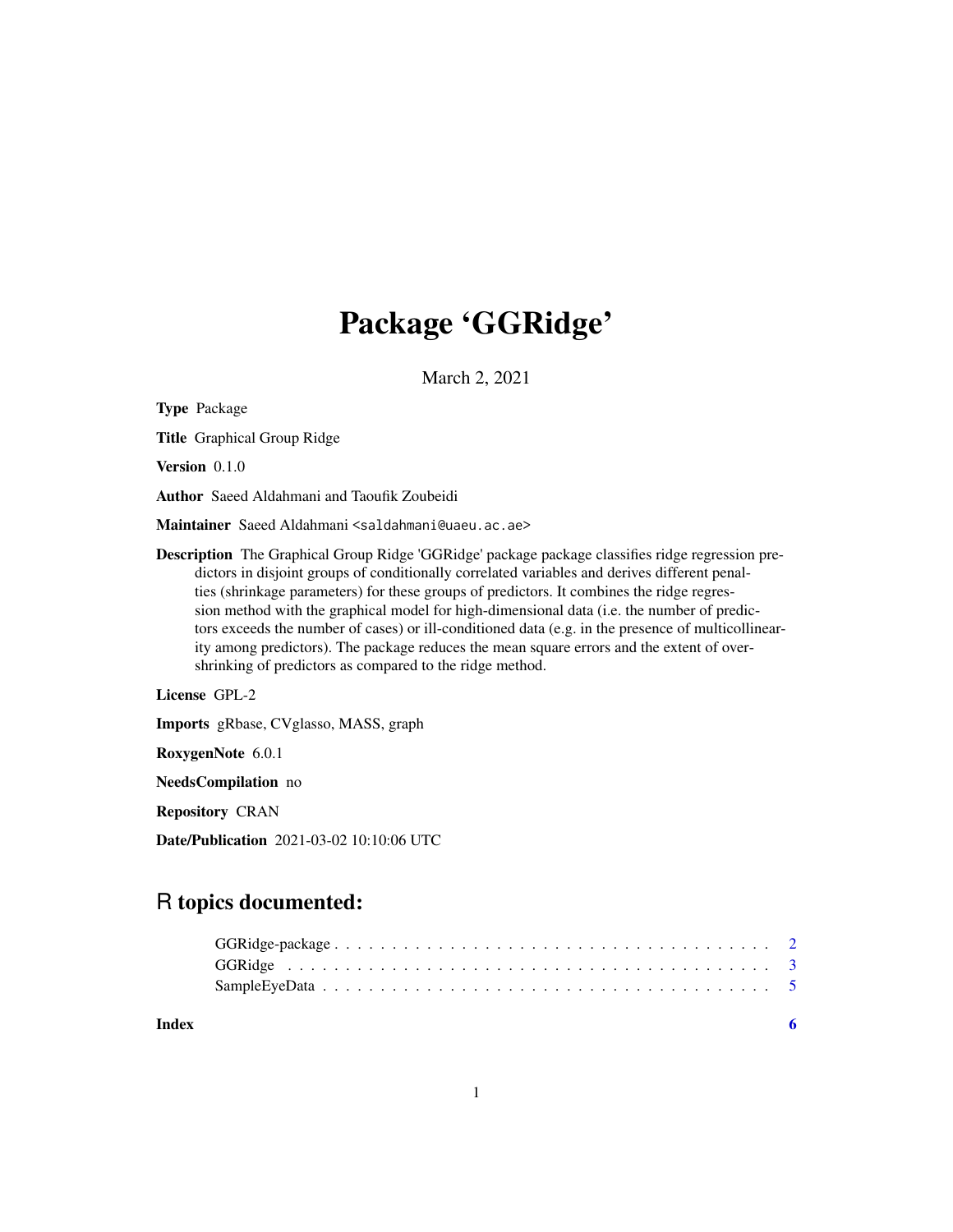<span id="page-1-0"></span>

#### Description

The Graphical Group Ridge 'GGRidge' classifies ridge regression predictors in disjoint groups of conditionally correlated variables and derives different penalties (shrinkage parameters) for these groups of predictors. It combines the ridge regression method with the graphical model for highdimensional data (i.e. the number of predictors exceeds the number of cases) or ill-conditioned data (e.g. in the presence of multicollinearity among predictors). The package reduces the mean square errors and the extent of over-shrinking of predictors as compared to the ridge method.

#### Details

| Package: | GGRidge   |
|----------|-----------|
| Type:    | Package   |
| Version: | 1.0       |
| Date:    | 2021-1-28 |
| License: | GPL-2     |

#### Author(s)

Saeed Aldahmani and Taoufik Zoubeidi

Maintainer: Saeed Aldahmani <saldahmani@uaeu.ac.ae>

#### References

Claus Dethlefsen and Soren Hojsgaard (2005): A Common Platform for Graphical Models in R: The gRbase Package, *Journal of Statistical Software*, <https://www.jstatsoft.org/v14/i17/>, 14(17).

Gabor Csardi and Tamas Nepusz (2006): The igraph software package for complex network research, *Inter Journal*, <https://igraph.org>.

Saeed Aldahmani and Taoufik Zoubeidi (2020): Graphical group ridge, *Journal of Statistical Computation and Simulation*.

Matt Galloway (2018):CVglasso: Lasso Penalized Precision Matrix Estimation, [https://CRAN.](https://CRAN.R-project.org/package=CVglasso) [R-project.org/package=CVglasso](https://CRAN.R-project.org/package=CVglasso).

Scheetz, T.E., Kim, K.Y.A., Swiderski, R.E., Philp, A.R., Braun, T.A., Knudtson, K.L., Dorrance, A.M., DiBona, G.F., Huang, J., Casavant, T.L. and Sheffield, V.C. (2006). Regulation of gene expression in the mammalian eye and its relevance to eye disease. *Proceedings of the National Academy of Sciences*.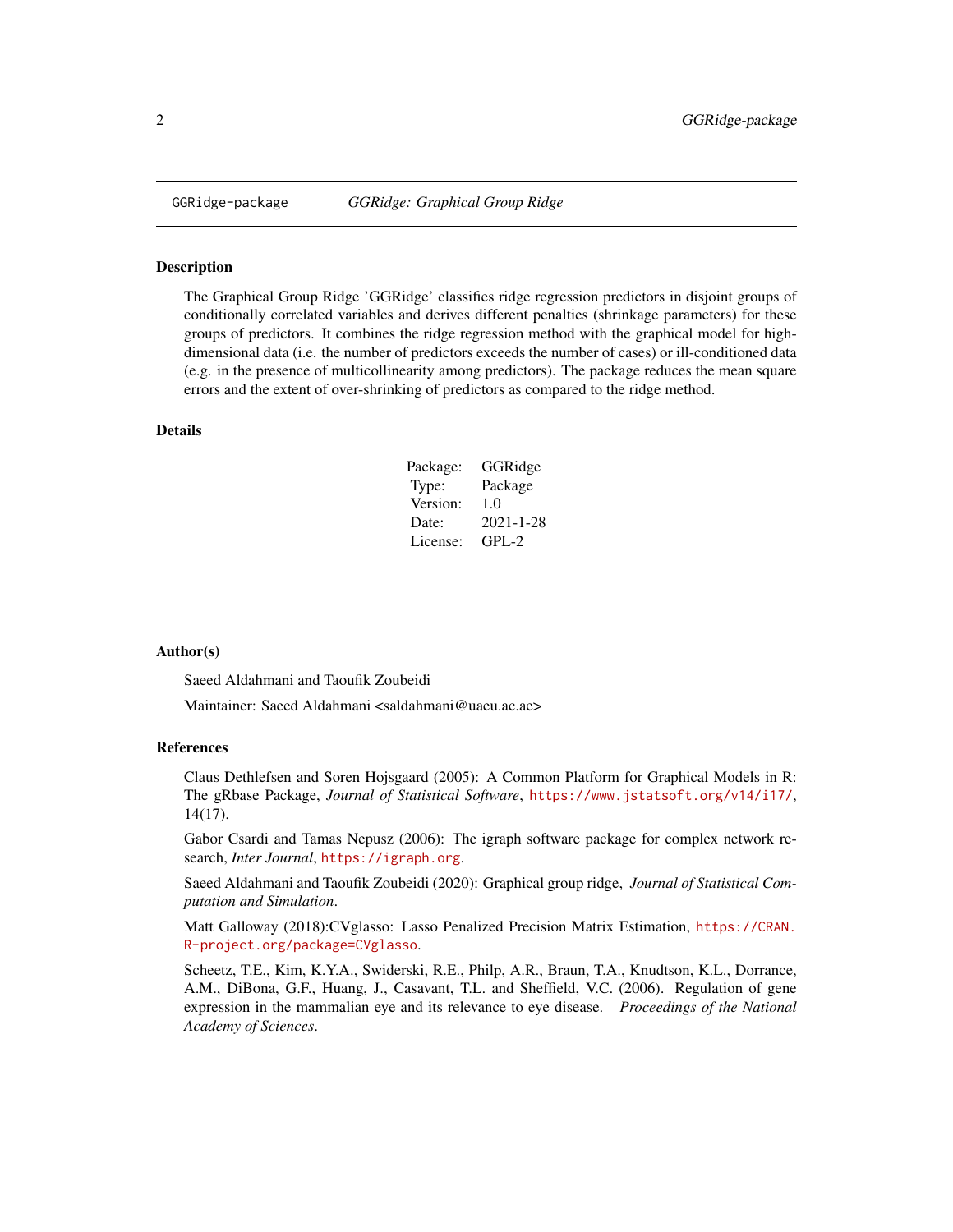<span id="page-2-0"></span>

#### Description

The function has two main tasks. The first task is to find the graph structure ( using GraphicalLasso) which is used to identify the conditionally correlated groups of predictors and then search for the optimal values of the tuning parameters to estimate the GGRidge regression coeffcients. For given data, an estimated regression coeffcients, mean squared error (MSE) and the shrinkage parameters for the estimated groups of predictors are returned.

#### Usage

GGRidge(data, kg=5, sq=c(0.01,5,0.01), k=5, PE=50)

#### Arguments

| data      | A matrix of dimension $n \times v$ ) where $v=(p+1)$ consisting of the values of the<br>predictors and the response variable (last variable).                                       |
|-----------|-------------------------------------------------------------------------------------------------------------------------------------------------------------------------------------|
| kg        | Number of splits in k-fold cross-validation to find the graph structure. Default<br>value is $kg=5$ .                                                                               |
| sq        | The starting (maximal) end values and number: increment of the sequence of<br>the tuning parameters for the generated penalty term. Defaults are 0.01, 5 $\&$<br>0.01 respectively. |
| k         | Number of splits in k-fold cross-validation to find the ridge penalty parameter.<br>Default value is $k=5$ .                                                                        |
| <b>PE</b> | The number of iterations used in computing the prediction mean square error for<br>each group of predictors. The default is PE=50.                                                  |

#### Value

A list of three values:

| Coefficients | The vector of estimated regression parameters. |
|--------------|------------------------------------------------|
| MSE.         | Mean square error for the parameters.          |
| lambda.opt   | Optimal values of the penalty.                 |

#### Author(s)

Saeed Aldahmani and Taoufik Zoubeidi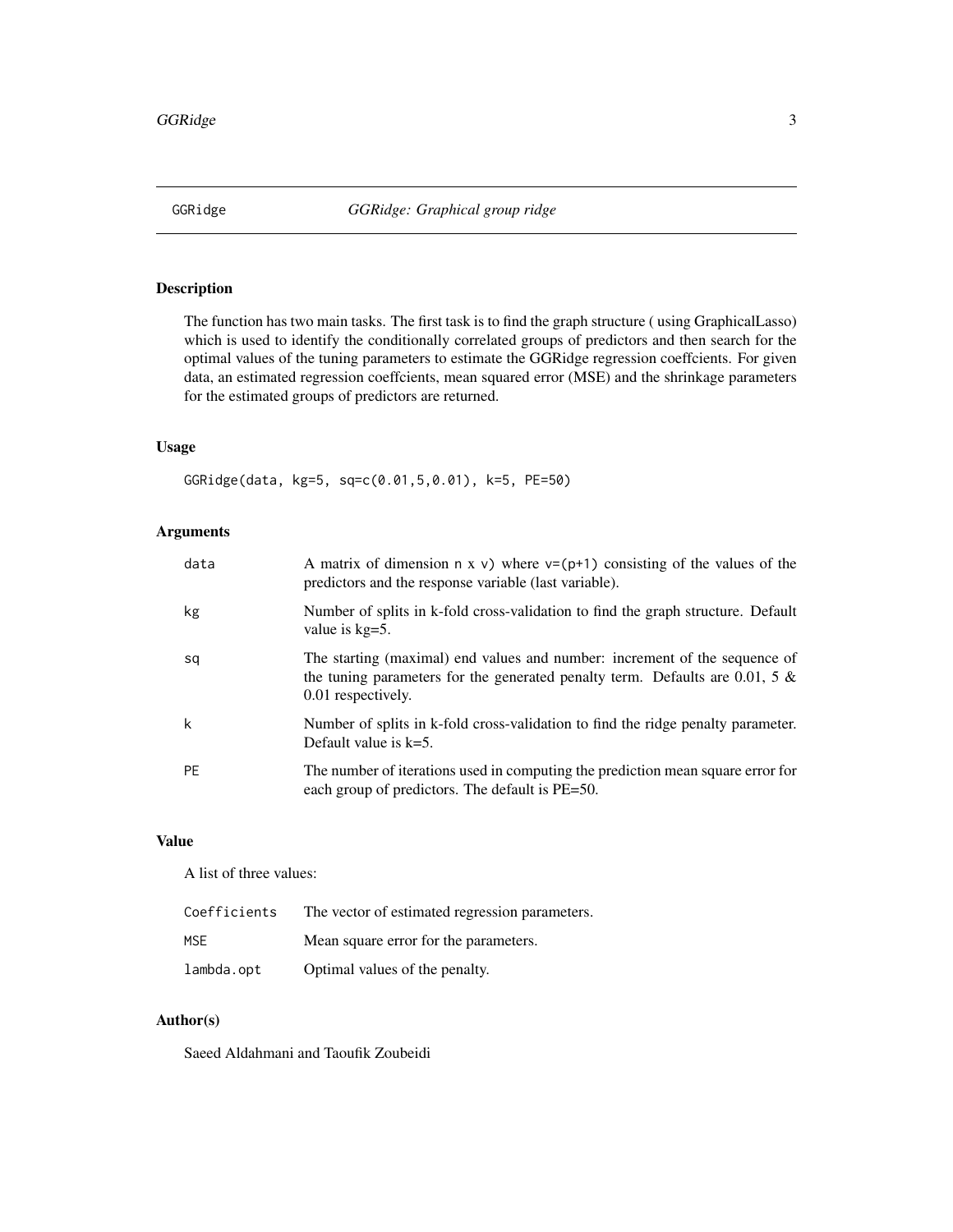#### References

Claus Dethlefsen and Soren Hojsgaard (2005): A Common Platform for Graphical Models in R: The gRbase Package, *Journal of Statistical Software*, <https://www.jstatsoft.org/v14/i17/>, 14(17).

Gabor Csardi and Tamas Nepusz (2006): The igraph software package for complex network research, *Inter Journal*, <https://igraph.org>.

Saeed Aldahmani and Taoufik Zoubeidi (2020): Graphical group ridge, *Journal of Statistical Computation and Simulation*.

Matt Galloway (2018):CVglasso: Lasso Penalized Precision Matrix Estimation, [https://CRAN.](https://CRAN.R-project.org/package=CVglasso) [R-project.org/package=CVglasso](https://CRAN.R-project.org/package=CVglasso).

Scheetz, T.E., Kim, K.Y.A., Swiderski, R.E., Philp, A.R., Braun, T.A., Knudtson, K.L., Dorrance, A.M., DiBona, G.F., Huang, J., Casavant, T.L. and Sheffield, V.C. (2006). Regulation of gene expression in the mammalian eye and its relevance to eye disease. *Proceedings of the National Academy of Sciences*.

#### Examples

```
###################################
```

```
# Example
```

```
###################################
library(gRbase)
library("CVglasso")
library("MASS")
#load the data
data(SampleEyeData)
x <- scale(SampleEyeData[,-51], center = TRUE, scale = TRUE)
y <- scale(SampleEyeData[,51], center = TRUE)
```

```
Data<-as.matrix(cbind(x,y))
```
# Call GGRidge(.) .

```
results <- GGRidge(data=Data,kg=3,sq=c(0.1,.5,0.1),k=3,PE=30)
```
# The returned objects are

results\$Coefficients results\$MSE results\$lambda.opt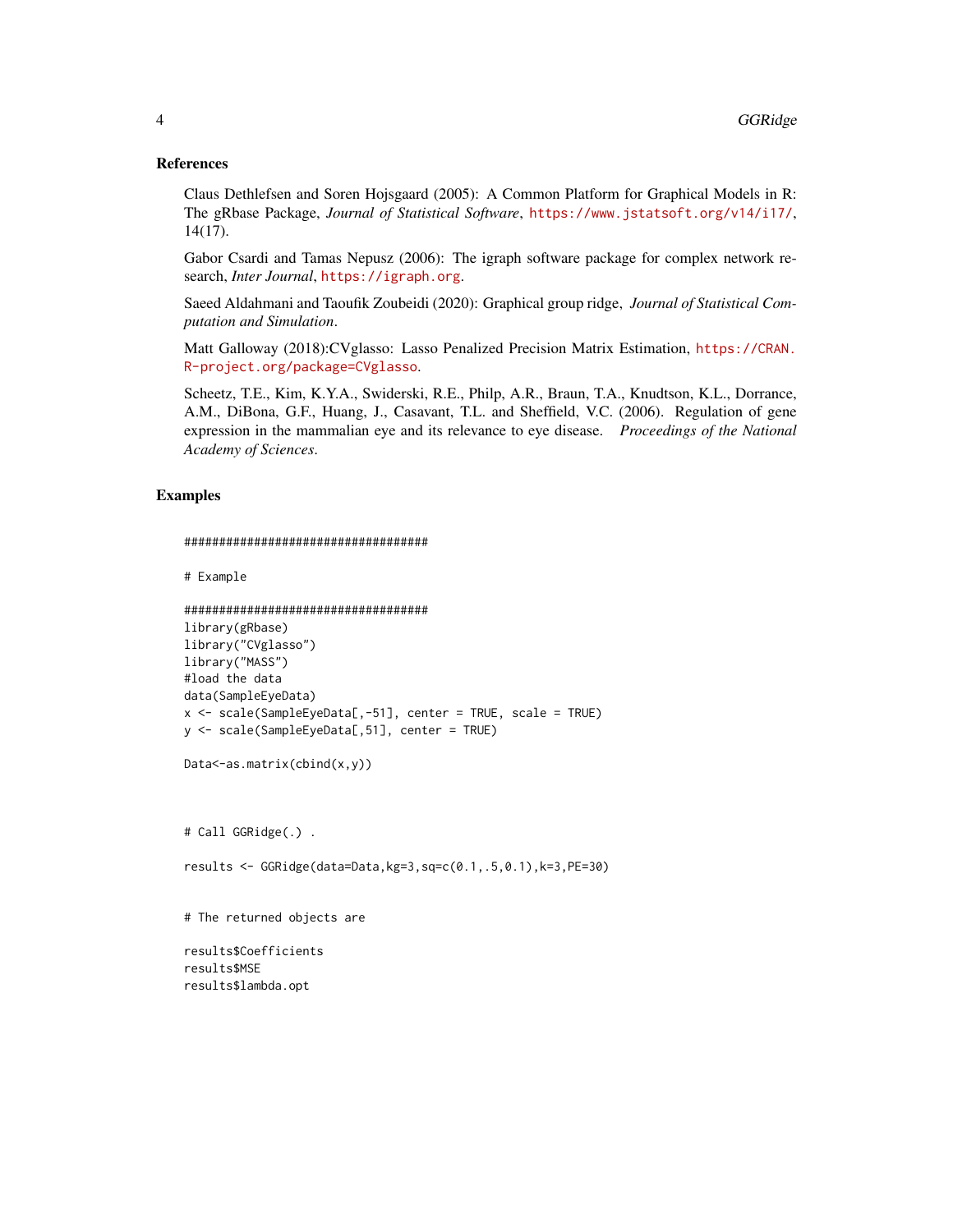<span id="page-4-0"></span>SampleEyeData *SampleEyeData*

#### Description

The package utilizes a sample of 50 genes from the genes expressions dataset used in Scheetz et al. [2006]. The sampled data set consists of 50 predictors and 40 observations with a continuous response (TRIM32 gene).

#### Usage

```
data("SampleEyeData")
```
#### Format

A data frame with 40 observations on 51 variables including the response.